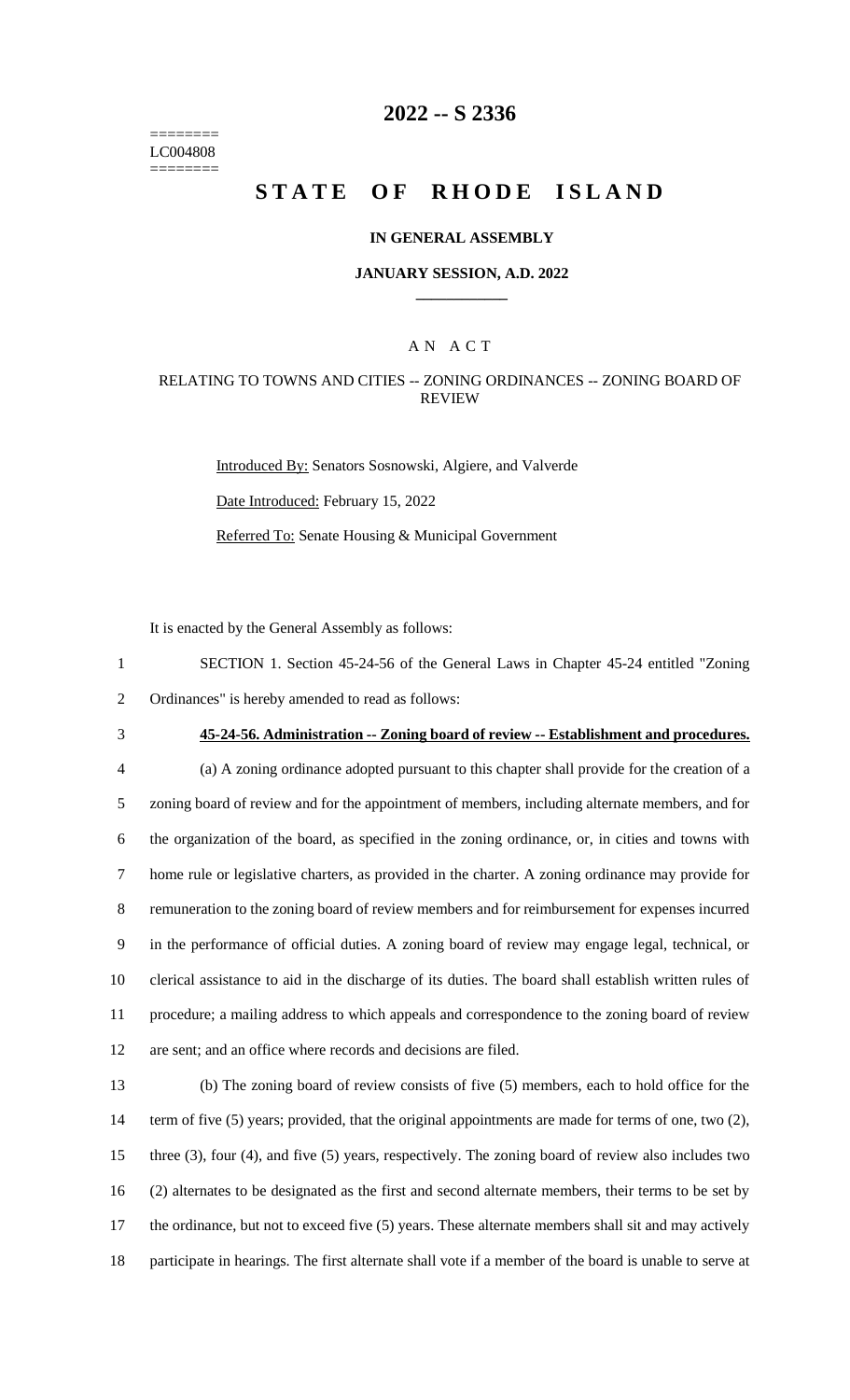a hearing and the second shall vote if two (2) members of the board are unable to serve at a hearing. In the absence of the first alternate member, the second alternate member shall serve in the position of the first alternate. No member or alternate may vote on any matter before the board unless they have attended all hearings concerning that matter. Where not provided for in the city or town charter, the zoning ordinance shall specify procedures for filling vacancies in unexpired terms of zoning board members, and for removal of members for due cause.

 (c) Notwithstanding the provisions of subsection (b), the zoning board of review of the town of Jamestown consists of five (5) members, each to hold office for the term of five (5) years; provided, that the original appointments are made for terms of one, two (2), three (3), four (4) and five (5) years respectively. The zoning board of review of the town of Jamestown also includes 11 three (3) alternates to be designated as the first, second, and third alternate members, their terms to be set by the ordinance, but not to exceed five (5) years. These alternate members shall sit and may actively participate in hearings. The first alternate shall vote if a member of the board is unable to serve at a hearing; the second shall vote if two (2) members of the board are unable to serve at a hearing; and the third shall vote if three (3) members of the board are unable to serve at a hearing. In the absence of the first alternate member, the second alternate member shall serve in the position of the first alternate. No member or alternate may vote on any matter before the board unless they have attended all hearings concerning that matter. Where not provided for in the town charter, the zoning ordinance shall specify procedures for filling vacancies in unexpired terms of zoning board members, and for removal of members for due cause.

 (d) Members of zoning boards of review serving on the effective date of adoption of a zoning ordinance under this chapter are exempt from the provisions of this chapter respecting terms of originally appointed members until the expiration of their current terms.

 (e) The chairperson, or in his or her absence, the acting chairperson, may administer oaths and compel the attendance of witnesses by the issuance of subpoenas.

 (f) Notwithstanding the provisions of subsection (b) of this section, the zoning board of review for the town of Little Compton shall consist of five (5) members, each to hold office for the term of five (5) years. The zoning board of review for the town of Little Compton shall also include three (3) alternates to be designated as the first, second and third alternate members, their terms to be set by the ordinance, but not to exceed five (5) years. These alternate members shall sit and may actively participate in the hearings. The first alternate shall vote if a member of the board is unable to serve at a hearing; the second shall vote if two (2) members of the board are unable to serve at a hearing; and the third shall vote if three (3) members of the board are unable to serve at a hearing. In the absence of the first alternate member, the second alternate member shall serve in the position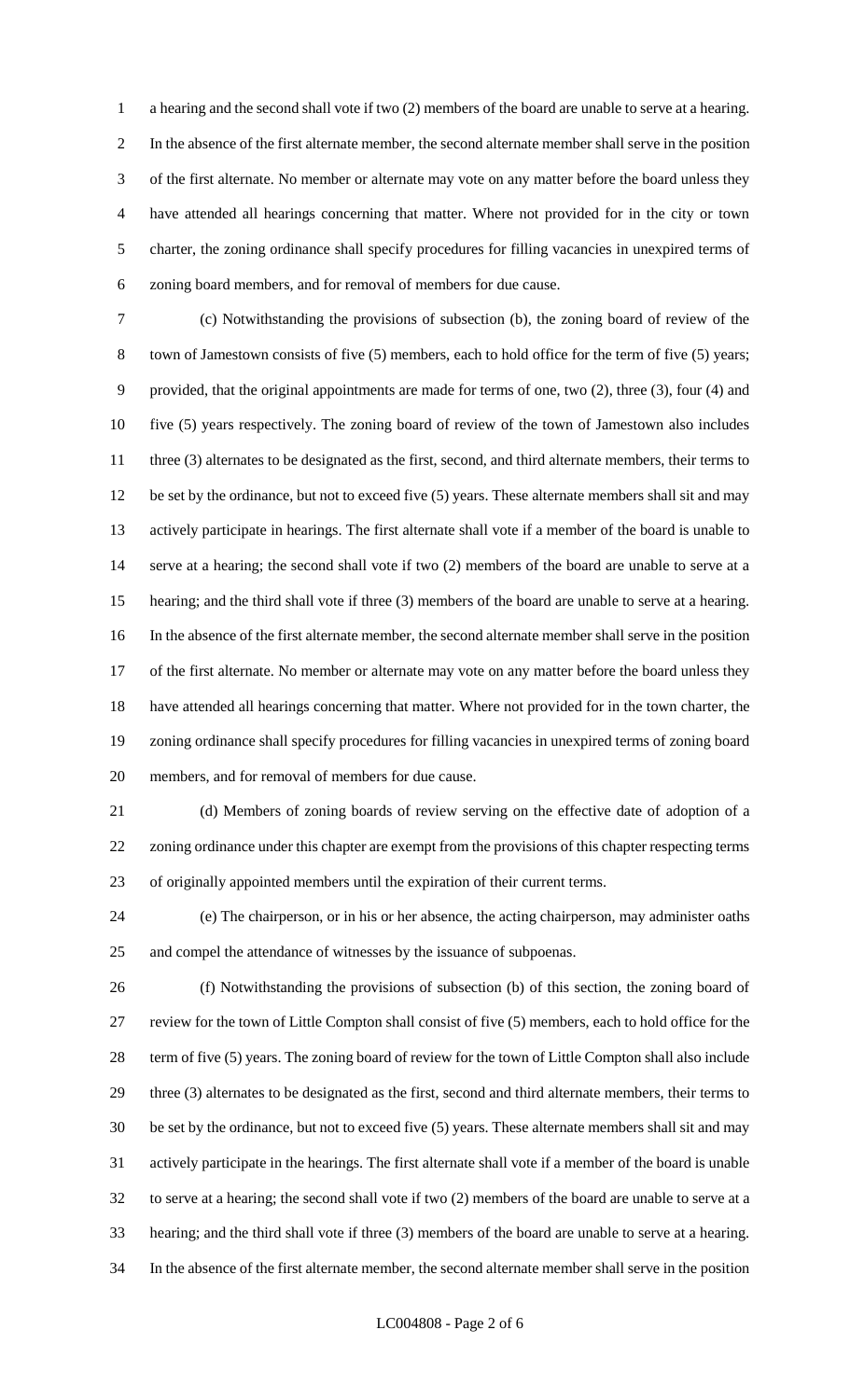of the first alternate. No member or alternate may vote on any matter before the board unless they have attended all hearings concerning that matter. Where not provided for in the town charter, the zoning ordinance shall specify procedures for filling vacancies in unexpired terms of zoning board members, and for removal of members for due cause.

 (g) Notwithstanding the provisions of subsection (b) of this section, the zoning board of review for the town of Charlestown shall consist of five (5) members, each to hold office for the term of five (5) years. The zoning board of review for the town of Charlestown shall also include three (3) alternates to be designated as the first, second, and third alternate members, their terms to be set by the ordinance, but not to exceed five (5) years. These alternate members shall sit and may actively participate in the hearings. The first alternate shall vote if a member of the board is unable to serve at a hearing; the second shall vote if two (2) members of the board are unable to serve at a hearing; and the third shall vote if three (3) members of the board are unable to serve at a hearing. In the absence of the first alternate member, the second alternate member shall serve in the position of the first alternate. No member or alternate may vote on any matter before the board unless they have attended all hearings concerning that matter. Where not provided for in the town charter, the zoning ordinance shall specify procedures for filling vacancies in unexpired terms of zoning board members, and for removal of members for due cause.

 (h) Notwithstanding the provisions of subsection (b) of this section, the zoning board of review for the town of Scituate shall consist of five (5) members, each to hold office for the term of five (5) years. The zoning board of review for the town of Scituate shall also include three (3) alternates to be designated as the first, second and third alternate members, their terms to be set by the ordinance, but not to exceed five (5) years. These alternate members shall sit and may actively participate in the hearings. The first alternate shall vote if a member of the board is unable to serve at a hearing; the second shall vote if two (2) members of the board are unable to serve at a hearing; and the third shall vote if three (3) members of the board are unable to serve at a hearing. In the absence of the first alternate member, the second alternate member shall serve in the position of the first alternate. No member or alternate may vote on any matter before the board unless they have attended all hearings concerning that matter. Where not provided for in the town charter, the zoning ordinance shall specify procedures for filling vacancies in unexpired terms of zoning board members, and for removal of members for due cause.

 (i) Notwithstanding the provisions of subsection (b) of this section, the zoning board of review of the town of Middletown shall consist of five (5) members, each to hold office for a term of five (5) years. The zoning board of review of the town of Middletown shall also include three (3) alternates to be designated as the first (1st), second (2nd) and third (3rd) alternate members,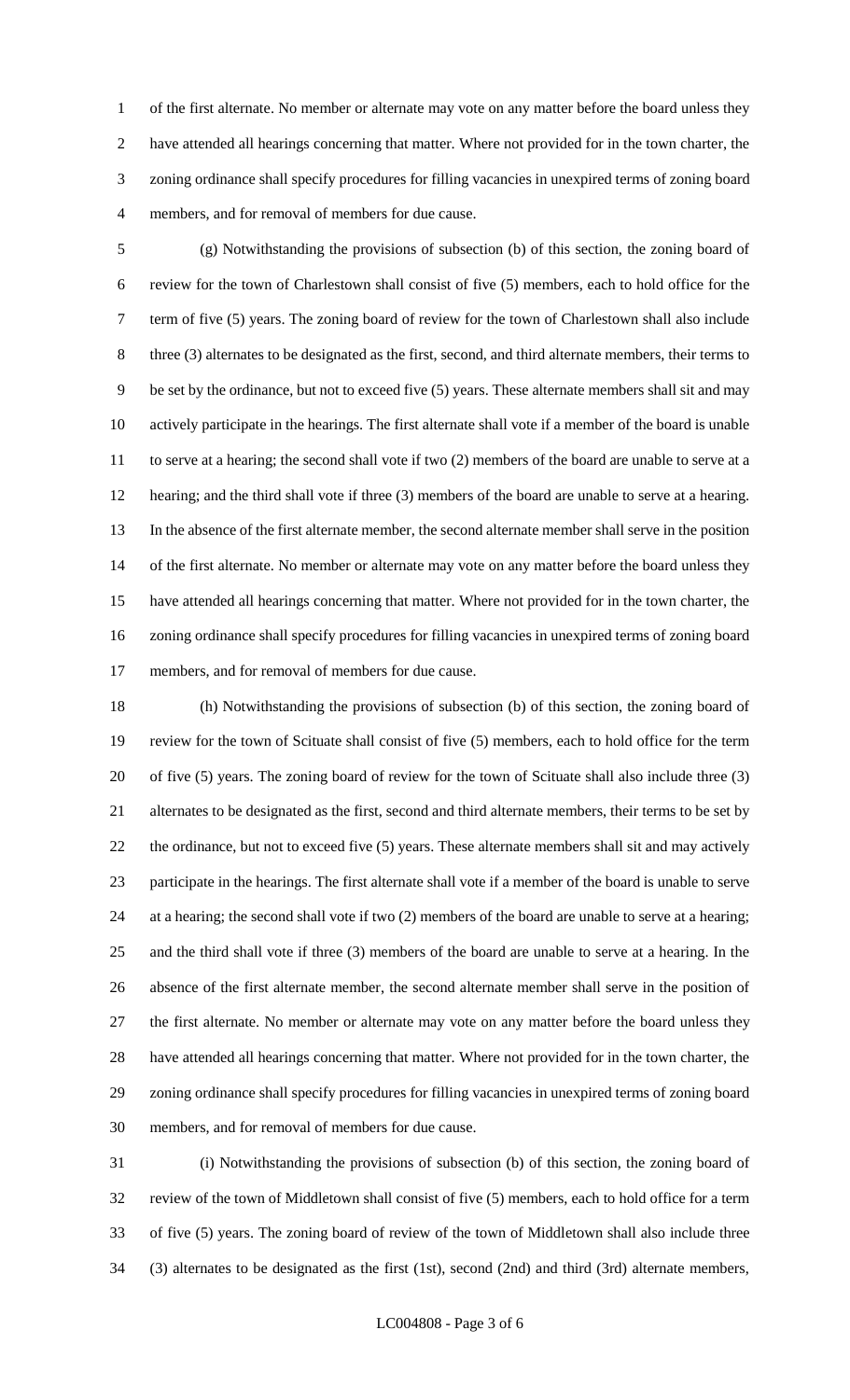their terms to be set by ordinance but not to exceed (5) years. These alternate members shall sit and may actively participate in the hearing. The first alternate shall vote if a member of the board is unable to serve at the hearing; the second alternate shall vote if two (2) members of the board are unable to serve at the hearing; and the third alternate shall vote if three (3) members of the board are unable to serve at the hearing. In the absence of the first alternate member, the second alternate member shall serve in the position of the first alternate. No member or alternate may vote on any matter before the board unless they have attended all hearings concerning that matter. Where not provided for in the town charter the zoning ordinance shall specify procedures for filling vacancies in unexpired terms of zoning board members and for removal of members for due cause.

 (j) Notwithstanding the provisions of subsection (b) of this section, the zoning board of review of the city of Cranston shall consist of five (5) members, each to hold office for a term of five (5) years. The zoning board of review of the city of Cranston shall also include four (4) alternates to be designated as the first (1st), second (2nd), third (3rd), and fourth (4th), alternate members, to be appointed for a term of one year. These alternate members shall sit and may actively participate in all zoning hearings. The first alternate shall vote if a member of the board is unable to serve at the hearing; the second alternate shall vote if two (2) members of the board are unable to serve at the hearing; the third alternate shall vote if three (3) members of the board are unable to serve at the hearing; and the fourth alternate shall vote if four (4) members of the board are unable to serve at the hearing. In the absence of the first alternate member, the second alternate member shall serve in the position of the first alternate. No member or alternate may vote on any matter before the board unless they have attended all hearings concerning that matter. Where not provided for in the city charter, the zoning ordinance shall specify procedures for filling vacancies during the unexpired terms of zoning board members and for removal of members for due cause.

 (k) Notwithstanding the provisions of subsection (b) of this section, the zoning board of review for the town of Barrington shall consist of five (5) members, each to hold office for a term of five (5) years. The zoning board of review for the town of Barrington shall also include three (3) alternates to be designated as the first, second, and third alternate members, their terms are to be 28 set by ordinance but not to exceed five (5) years. These alternate members shall sit and may actively participate in the hearing. The first alternate member shall vote if a member of the board is unable to serve at the hearing; the second alternate shall vote if two (2) members of the board are unable to serve at the hearing; and the third alternate member shall vote if three (3) members of the board are unable to serve at the hearing. In the absence of the first alternate member, the second alternate member shall serve in the position of the first alternate. No member or alternate may vote on any matter before the board unless they have attended all the hearings concerning that matter. Where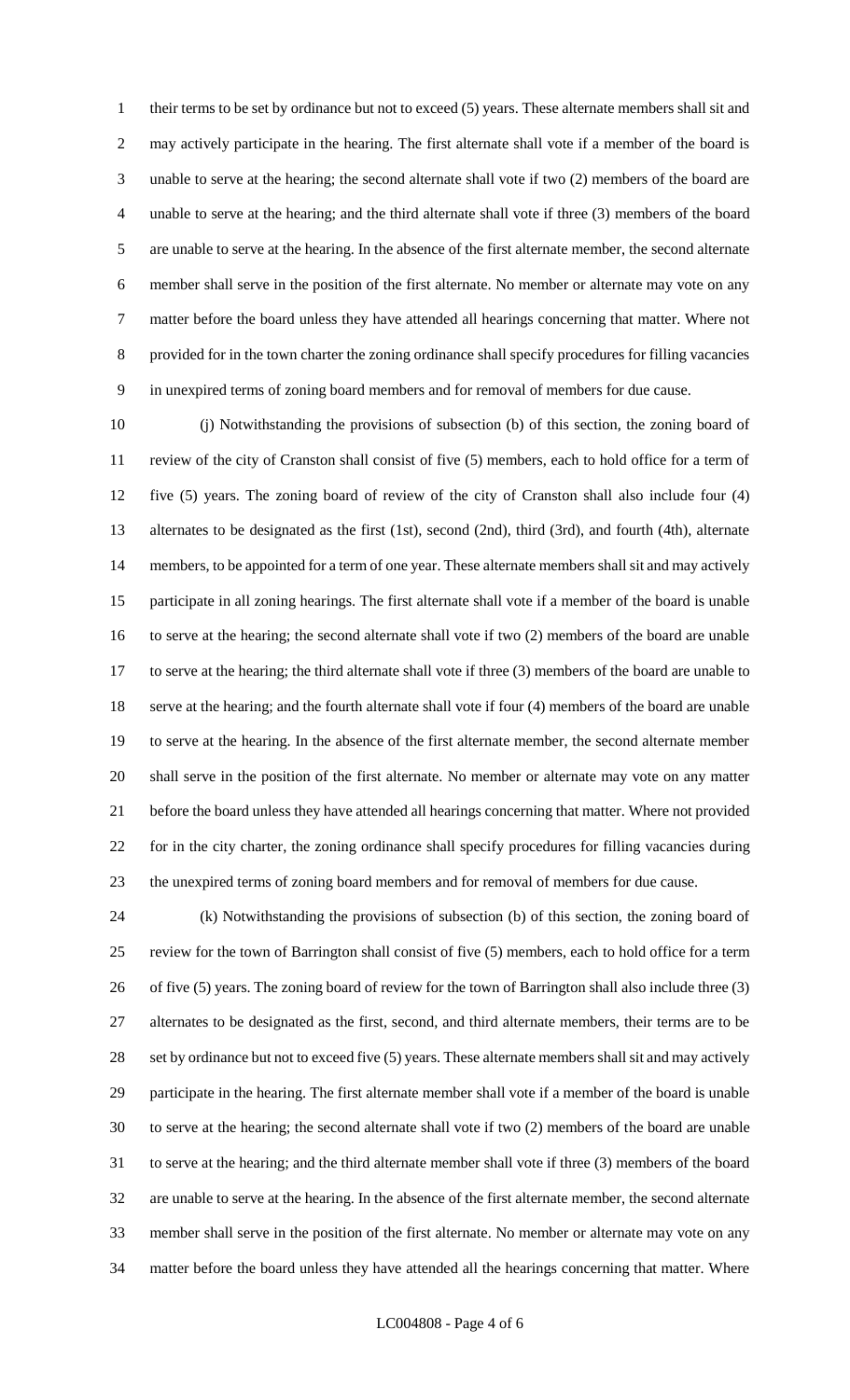not provided for in the town charter, the zoning ordinance shall specify procedures for filling vacancies in unexpired terms of zoning board members, and for removal of members for due cause. (l) Notwithstanding the provisions of subsection (b) of this section, the zoning board of review for the town of South Kingstown shall consist of five (5) members, each to hold office for a term of five (5) years. The zoning board of review for the town of South Kingstown shall also include three (3) alternates to be designated as the first, second and third alternate members, their 7 terms to be set by ordinance but not to exceed five (5) years. These alternate members shall sit and may actively participate in the hearing. The first alternate shall vote if a member of the board is unable to serve at the hearing; the second alternate shall vote if two (2) members of the board are unable to serve at the hearing; and the third alternate shall vote if three (3) members of the board 11 are unable to serve at the hearing. In the absence of the first alternate member, the second alternate 12 member shall serve in the position of the first alternate. No member or alternate may vote on any 13 matter before the board unless they have attended all hearings concerning that matter. Where not 14 provided for in the town charter, the zoning ordinance shall specify procedures for filling vacancies 15 in unexpired terms of zoning board members, and for removal of members for due cause. SECTION 2. This act shall take effect upon passage.

======== LC004808 ========